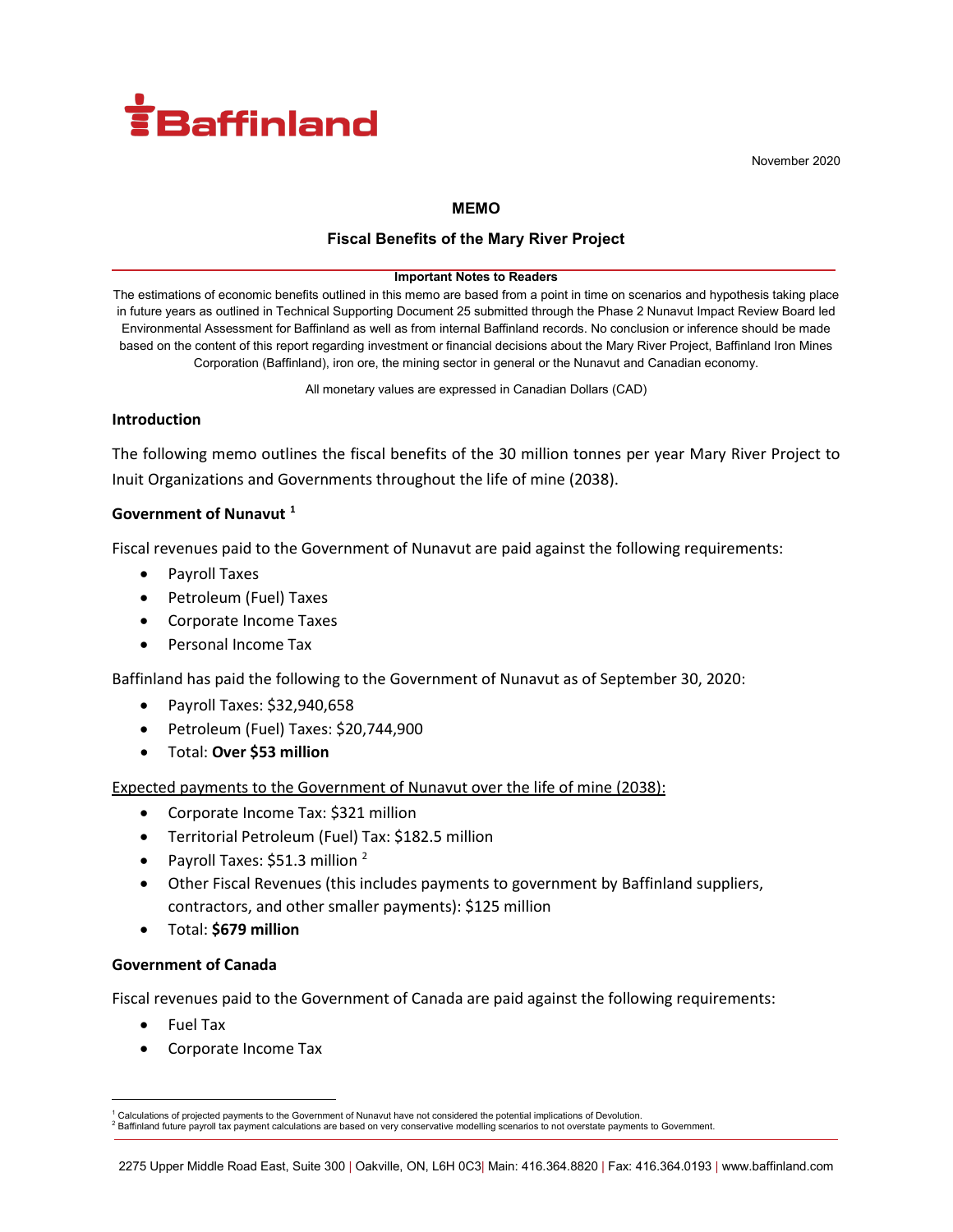

• Aggregate Royalties (Crown Land)

To date Baffinland has made no payments to the Government of Canada against the requirements outlined above.

Phase 2 expected payments to the Government of Canada over the life of mine (2038):

- Corporate Income Tax: \$359.7 million
- Fuel Tax: \$80.2 million
- Aggregate Royalties (Crown Land): \$35.8 million
- Other Fiscal Revenues (this includes payments to government by Baffinland suppliers, contractors, and other smaller payments): \$1.2 billion
- Total: **Over \$1.5 billion**

# **Inuit Organizations**

## *Nunavut Tunngavik Incorporated (NTI)*

Deposit No. 1 is located on grandfathered federal mining leases that have been designated as Inuit surface and subsurface lands. As such, a Federal Mining Royalty (FMR) will be payable to Indian and Northern Affairs Canada (Crown Indigenous Relations and Northern Affairs Canada) under the Nunavut Mining Regulations (Territorial Lands Act), but the monies will be passed to NTI. Resources collected by NTI from FMR are placed in the "Resource Revenue Trust". Revenues from the operating fund of the Trust are distributed to the NTI and all three Regional Inuit Associations (RIAs) according to NTI's Resource Revenue Policy (NTI 2011). The revenue from the operating fund is distributed as follows:

- 30% NTI
- 10% Regional Inuit Organization (each)
- 40% Regional Inuit Organization (each, divided on per capita basis)

Mines in Nunavut are required to make annual royalty payments to the Crown based on the mine's total output during the fiscal year. The royalty payable is the lesser of:

- 13% of the value of the output of the mine, and
- A graduated rate depending on the value of the mine's output during the fiscal year, at prescribed percentages from 5% to 14%.

The value of the output from a mine is determined by the sum of the market value of minerals produced less deductible expenses which include transportation costs, operating costs, a depreciation allowance for capital assets (up to 100% of historical costs incurred), a development allowance (up to 100% of historical mine development costs incurred), exploration costs and contributions made to a mining reclamation trust.

As the depreciation and development allowance are deductible at a rate of up to 100% of historical costs incurred, a mine can generally recover its historical capital costs (through depreciation and development allowance) prior to paying mining royalties.